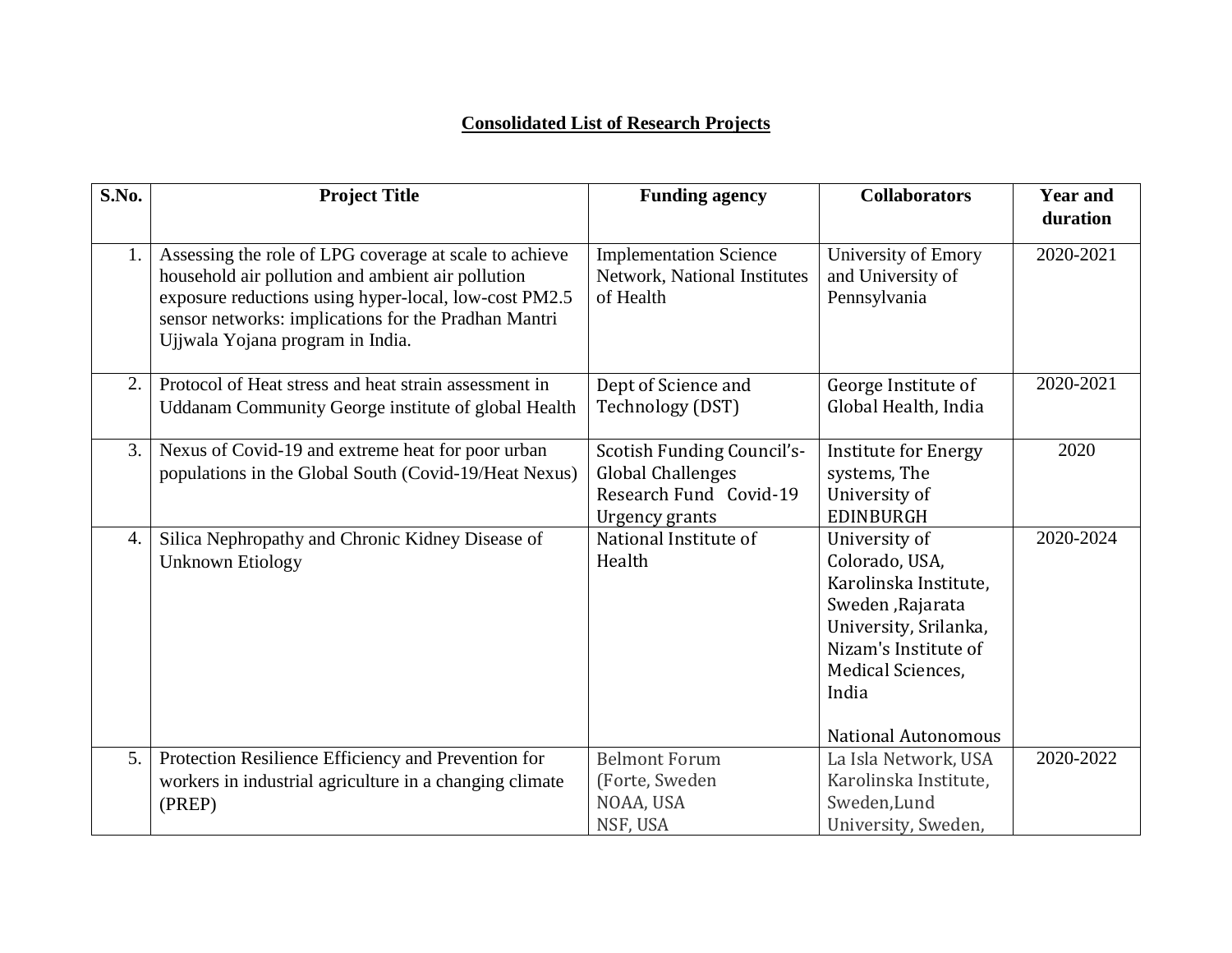| S.No. | <b>Project Title</b>                                                                                                                                                                                                                                                                  | <b>Funding agency</b>                                        | <b>Collaborators</b>                                                                                                                                                                                                         | <b>Year and</b><br>duration |
|-------|---------------------------------------------------------------------------------------------------------------------------------------------------------------------------------------------------------------------------------------------------------------------------------------|--------------------------------------------------------------|------------------------------------------------------------------------------------------------------------------------------------------------------------------------------------------------------------------------------|-----------------------------|
|       |                                                                                                                                                                                                                                                                                       | UKRI, United Kingdom)                                        | The University of<br>Texas at Austin, USA,<br>The University of<br>Birmingham, UK                                                                                                                                            |                             |
| 6.    | Prenatal Exposure to Air Toxics and Birth outcome<br>assessment in rural and Urban Tamil Nadu                                                                                                                                                                                         | <b>Indian Council of Medical</b><br>Research                 | AIIMS, Delhi                                                                                                                                                                                                                 | 2019-2022                   |
| 7.    | Encouraging use of liquefied petroleum gas, a clean<br>cooking fuel, among rural households in central Tamil<br>Nadu                                                                                                                                                                  | University of Pennsylvania<br><b>IRF &amp; UPIASI</b>        | University of<br>Pennsylvania                                                                                                                                                                                                | 2019-2020                   |
| 8.    | National Environmental Health Profile Study for<br>Chennai City                                                                                                                                                                                                                       | Ministry of Environment,<br><b>Forest and Climate Change</b> | <b>Tamilnadu Pollution</b><br>Control Board,<br>Department of vital<br>statistics of Chennai<br>Corporation, Indian<br><b>Institute of Tropical</b><br>Meteorology, Pune<br>and Indian<br>Meteorological<br>Department, pune | 2018                        |
| 9.    | Impact of meteorological changes and air pollution on<br>respiratory health & morbidity: A retrospective<br>multicentric study                                                                                                                                                        | <b>Indian Council of Medical</b><br>Research                 | PGIMER, Chandigarh<br>and University of<br>Calcutta                                                                                                                                                                          | 2018                        |
|       | 10. Estimating Exposures to Volatile Organic Compounds<br>and Polycyclic Aromatic Hydrocarbons associated with<br>use of Kerosene as a Household Fuel through integrated<br>environmental and bio-monitoring in rural and urban<br>Tamil Nadu: a follow-up study on air toxics in the | <b>Indian Council of Medical</b><br>Research                 |                                                                                                                                                                                                                              | 2018                        |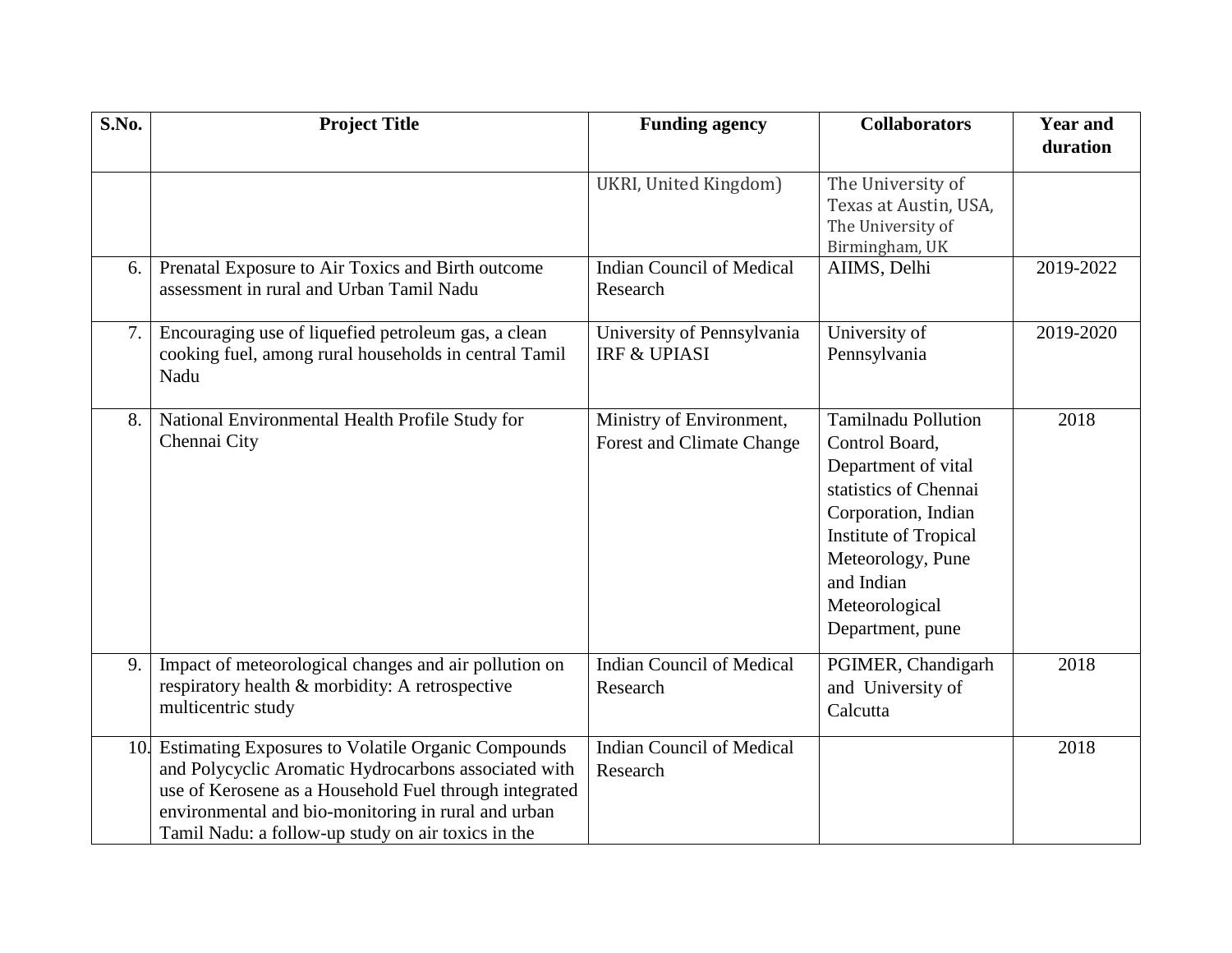| S.No. | <b>Project Title</b>                                                                                                                       | <b>Funding agency</b>    | <b>Collaborators</b>                                                                                                                                                                                                                                                                               | <b>Year and</b><br>duration |
|-------|--------------------------------------------------------------------------------------------------------------------------------------------|--------------------------|----------------------------------------------------------------------------------------------------------------------------------------------------------------------------------------------------------------------------------------------------------------------------------------------------|-----------------------------|
|       | ICMR-CAR cohort" (ongoing)                                                                                                                 |                          |                                                                                                                                                                                                                                                                                                    |                             |
| 11.   | Geographical Information Systems for Epidemiological<br>research. Case studies with focus on Chronic Kidney<br>Disease of unknown etiology | Swedish Research Link    | <b>Stanley Medical</b><br>College, Chennai,<br>Apollo Hospitals<br>Nellore, India,<br>Sahlgrenska<br>Academy, University<br>of Gothenburg,<br>Sweden, Lund<br>University, Sweden.<br>Universidad Nacional<br>Autónoma de<br>Nicaragua, Rajarata<br>University, Sri Lanka.,<br>La Isla Network, USA | 2018-2020                   |
| 12.   | Chronic kidney disease of unknown etiology in central<br>America and Asia – is it the same disease?                                        | Swedish Research Council | Apollo Hospitals<br>Nellore, India,<br>Narayana Medical<br>college, Nellore, India,<br>Sahlgrenska Academy-<br>(University of<br>Gothenburg), Sweden,<br>Karolinska Institute,<br>Sweden, Universidad<br>Nacional Autónoma<br>de Nicaragua,<br>Rajarata University,<br>Sri Lanka.                  | 2017-2019                   |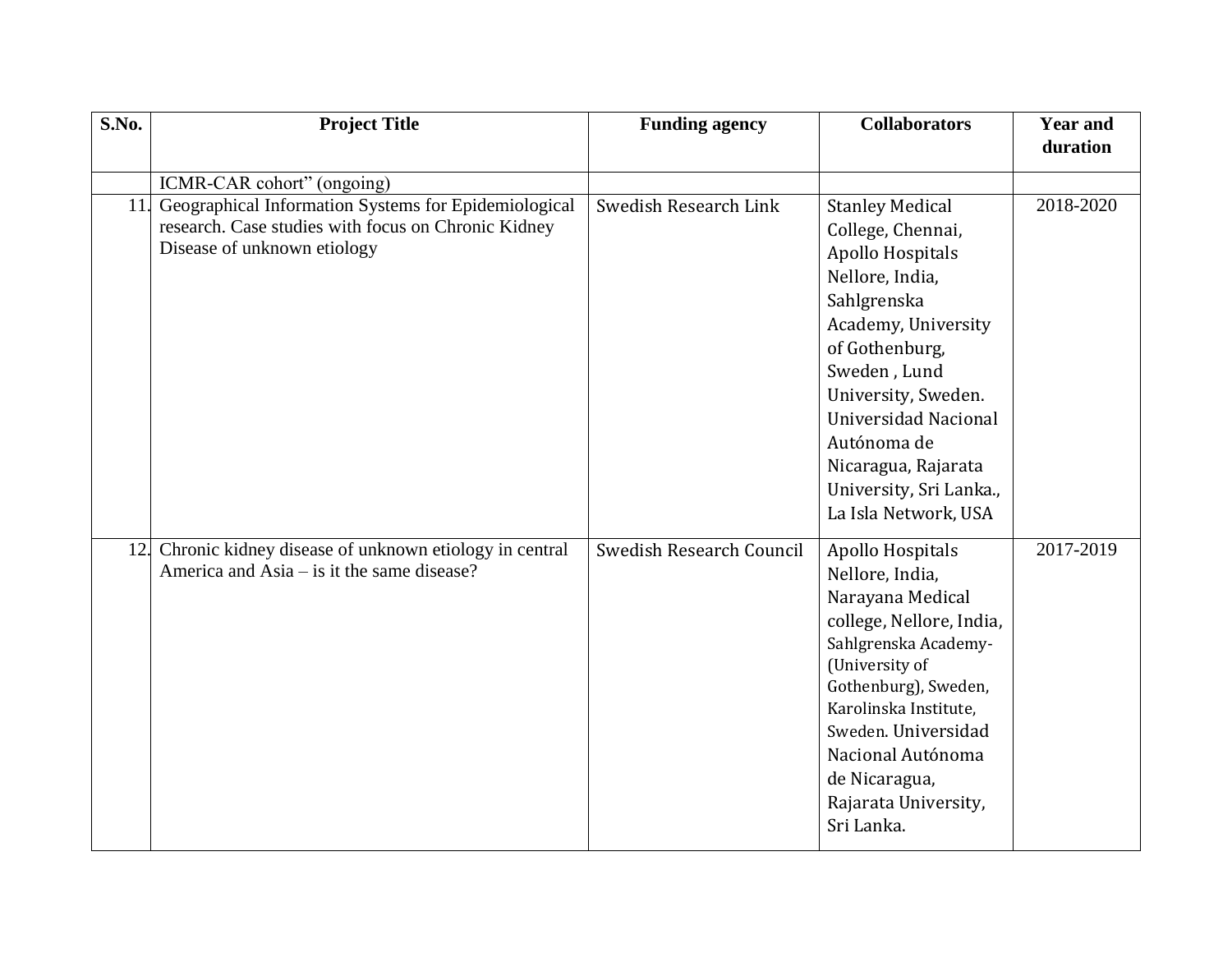| S.No. | <b>Project Title</b>                                                                                                               | <b>Funding agency</b>                                                                     | <b>Collaborators</b>                                                                                                                            | <b>Year and</b><br>duration |
|-------|------------------------------------------------------------------------------------------------------------------------------------|-------------------------------------------------------------------------------------------|-------------------------------------------------------------------------------------------------------------------------------------------------|-----------------------------|
|       |                                                                                                                                    |                                                                                           |                                                                                                                                                 |                             |
|       | 13. Atmospheric Pollution & Human Health in an Indian<br>Megacity: Delhi Air Pollution Health and Effects<br>(DAPHNE) Study        | Department of<br>Biotechnology & National<br><b>Environmental Research</b><br>Council(UK) | University of<br>Edinburg, UK, IIT-D,<br>IIT-Kanpur, AIIMS,<br>INCLEN, UCMS, New                                                                | 2017-2021                   |
|       |                                                                                                                                    |                                                                                           | Delhi                                                                                                                                           |                             |
|       | 14. Heat Stress Index For India: Projections for near future<br><b>HIIPROF</b>                                                     | DST Govt. of India                                                                        | Indian Institute of<br>Technology, New<br>Delhi, IIT Kanpur,<br>R K M V University,<br><b>IISER Bhopal,</b><br><b>IIPH</b> Gandhinagar.         | 2017-2020                   |
|       | 15. Occupational heat stress implications on renal health in<br>the context of<br><b>Climate Change</b>                            | DST Govt. of India                                                                        | Unorganized workers<br>federation, Chennai,<br><b>India and Department</b><br>of Physiology-Sri<br>Ramachandra Medical<br>College -Porur, India | 2017-2020                   |
|       | 16. Air Pollution, Health and Climate in India: Building<br>Capacities for Health Research and Program Evaluation                  | <b>USEIF</b>                                                                              | <b>Clarkson University</b><br>and NIREH (ICMR)                                                                                                  | 2016-2019                   |
|       | 17. Increasing LPG use during Pregnancy                                                                                            | National Institute of<br>Health, USA                                                      | University of<br>California, Berkeley<br>and KEMHRC pune                                                                                        | 2016-2018                   |
|       | 18. Exposure-response relationships for PM2.5 and cardio-<br>respiratory health risks in rural communities of Tamil<br>Nadu, India | Global Alliance for Clean<br>Cook Stoves, UN<br>Foundation, Public Health                 | Tufts university and<br><b>Boston University</b>                                                                                                | 2016-2018                   |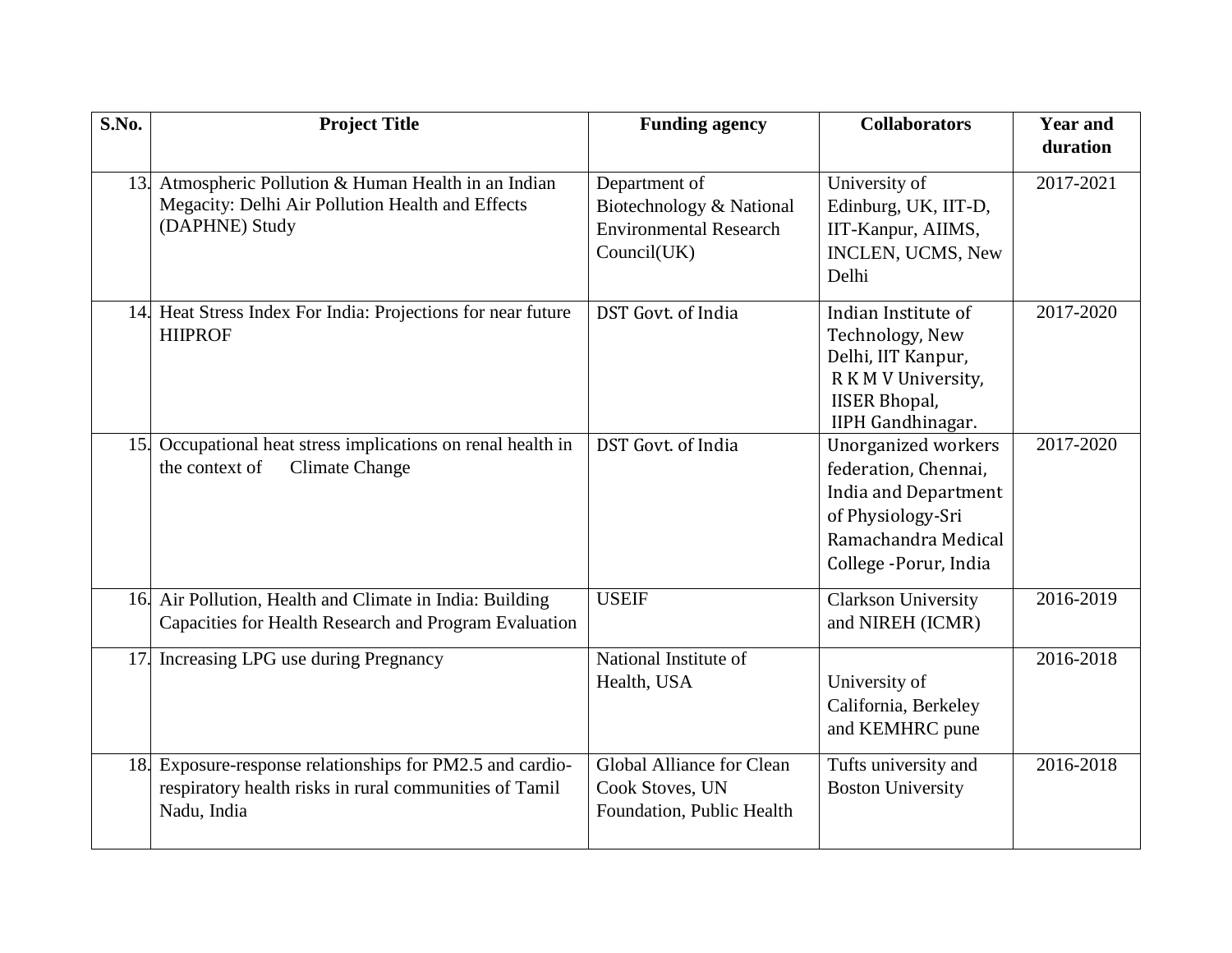| S.No. | <b>Project Title</b>                                                                                                                                                                                  | <b>Funding agency</b>                    | <b>Collaborators</b>                                                                                  | <b>Year and</b><br>duration |
|-------|-------------------------------------------------------------------------------------------------------------------------------------------------------------------------------------------------------|------------------------------------------|-------------------------------------------------------------------------------------------------------|-----------------------------|
|       |                                                                                                                                                                                                       | Institute, CDC, USA                      |                                                                                                       |                             |
| 19.   | Household Air Pollution and Health: a multi-country<br>LPG intervention trial                                                                                                                         | National Institute of<br>Health, USA     | Emory university,<br>Johns Hopkins<br>University, Colorado<br>sate university and<br>NIOH-ROHC (ICMR) | 2016-2021                   |
| 20.   | Assessment of priority carcinogenic chemical                                                                                                                                                          | The World Health                         |                                                                                                       | 2016                        |
|       | exposures in selected industries of Bhutan                                                                                                                                                            | Organisation (SEARO)                     |                                                                                                       | (3Months)                   |
| 21.   | Feasibility study to explore links between Occupational<br>Heat Stress and Renal Health in Industries in Indonesia                                                                                    | La Isla Network, USA                     | FIT Work,<br>Occupational<br>Medicine &<br>Environmental study<br>centre, Indonesia                   | 2016                        |
| 22.   | Exposure assessment and modeling for PM2.5 in the<br>Andhra Pradesh Children and Parents Study<br>(APCAPS), a prospective cohort examining risk factors<br>for cardiovascular health effects in India | European union Council                   | London School of<br>Hygiene                                                                           | 2015-2017                   |
| 23.   | Assessment of Effect of<br>Air Pollution on Early Vascular Aging and Blood<br>Pressure in the PURSE-HIS Cohort project                                                                                | <b>Tufts University</b>                  |                                                                                                       | 2015-2016                   |
| 24.   | Review of air quality survey and preparation for global<br>mercury project bio monitoring project                                                                                                     | The World Health<br>Organisation (SEARO) |                                                                                                       | 2015                        |
|       | 25. Exploring respiratory health outcomes from sustained<br>use of efficient cook-stoves:                                                                                                             | National Institutes of Health            | <b>Washington University</b>                                                                          | 2014-2016                   |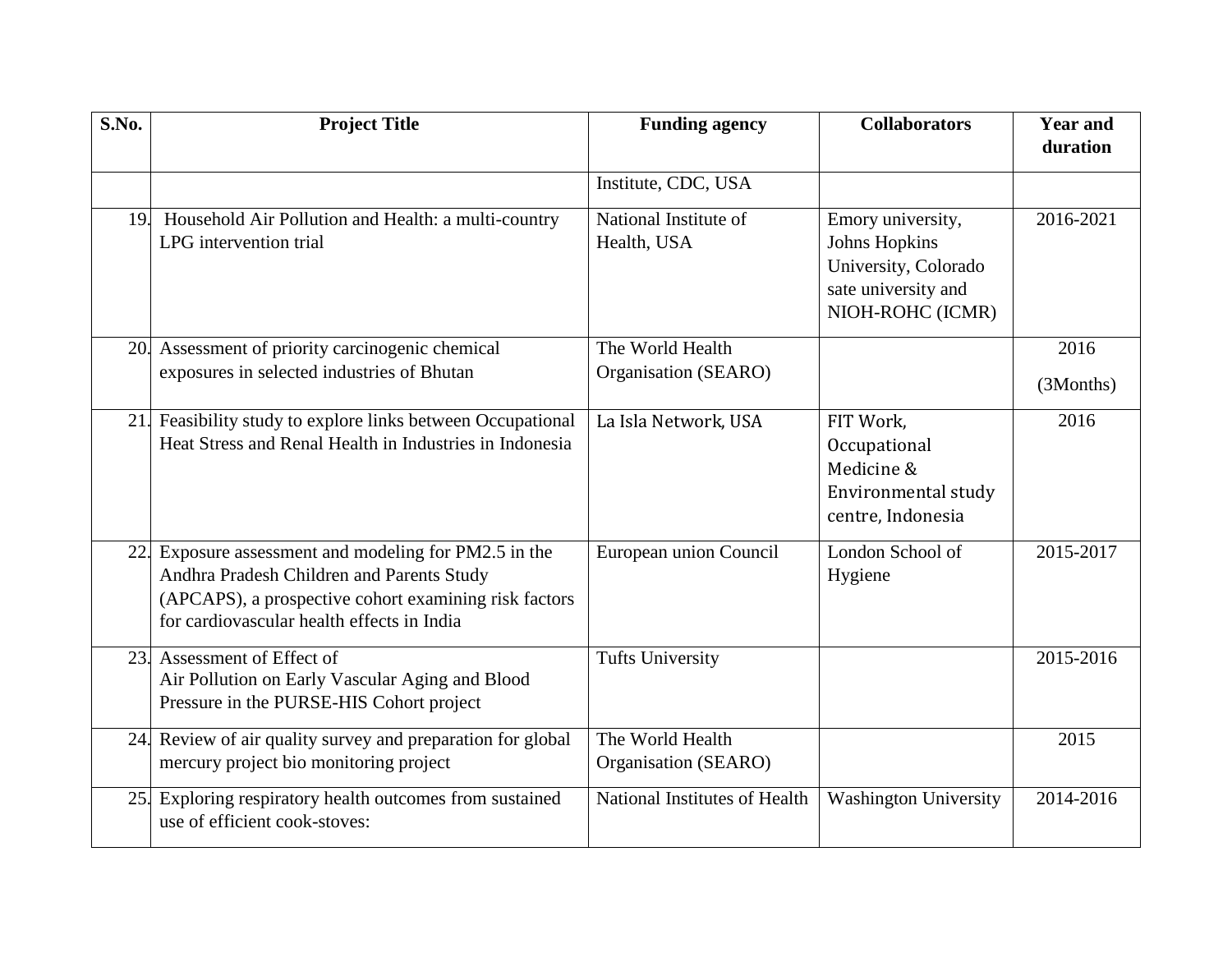| S.No.      | <b>Project Title</b>                                                                                                                                           | <b>Funding agency</b>                   | <b>Collaborators</b>                               | <b>Year and</b><br>duration |
|------------|----------------------------------------------------------------------------------------------------------------------------------------------------------------|-----------------------------------------|----------------------------------------------------|-----------------------------|
|            | A pilot cluster randomized trial in rural households of<br>Andhra Pradesh and Karnataka                                                                        |                                         |                                                    |                             |
| <b>26.</b> | Global Health Equity Fellowship Training Grant                                                                                                                 | <b>Fogarty International Center</b>     | <b>UC</b> Berkeley                                 | 2014                        |
|            |                                                                                                                                                                |                                         |                                                    | $(1$ Year)                  |
| 27         | Nutrition and Oral Cleft in India                                                                                                                              | Utah State University &                 | <b>Utah State University</b>                       | 2013                        |
|            |                                                                                                                                                                | <b>British Council</b>                  |                                                    |                             |
| 28.        | Capacity Building program for Labour Inspectors,                                                                                                               | The World Health                        |                                                    | 2013                        |
|            | Ministry of Labour and Human Resources, Bhutan                                                                                                                 | Organisation (SEARO)                    |                                                    |                             |
| <b>29.</b> | Monitoring Air Pollution and Networking (MAPAN)-<br>India                                                                                                      | Ministry of Earth Sciences              | Indian Institute of<br><b>Tropical Meteorology</b> | 2012-2016                   |
|            |                                                                                                                                                                |                                         | IIT Delhi, NIOH                                    | 2012-2015                   |
|            | 30. Vulnerability Assessment to Heat stress and its impacts<br>on Health and Productivity for select Occupational<br>sectors in the context of Climate Change. | Department of Science and<br>Technology | Ahmedabad                                          |                             |
| 31.        | Sweden-India cooperation on protection of working                                                                                                              | <b>Swedish International</b>            | IIT Delhi, NIOH                                    | 2012-2013                   |
|            | people from health and productivity risks due to<br>workplace heat exposure and the links to climate<br>change                                                 | <b>Development Agency</b>               | Ahmedabad                                          |                             |
| 32.        | Development of teaching module on Environmental                                                                                                                | The World Health                        |                                                    | 2012-2013                   |
|            | Health and Climate Change for the Bachelor of Public<br>Health course at the Royal Institute of Health Sciences,<br><b>Bhutan</b>                              | Organisation (SEARO)                    |                                                    | (4 months)                  |
|            | 33. Preliminary study on Air Quality of Lumbini and                                                                                                            | The World Health                        | <b>IITM</b>                                        | 2012                        |
|            | Proposal development to conducting health assessment                                                                                                           | organization (SEARO)                    |                                                    |                             |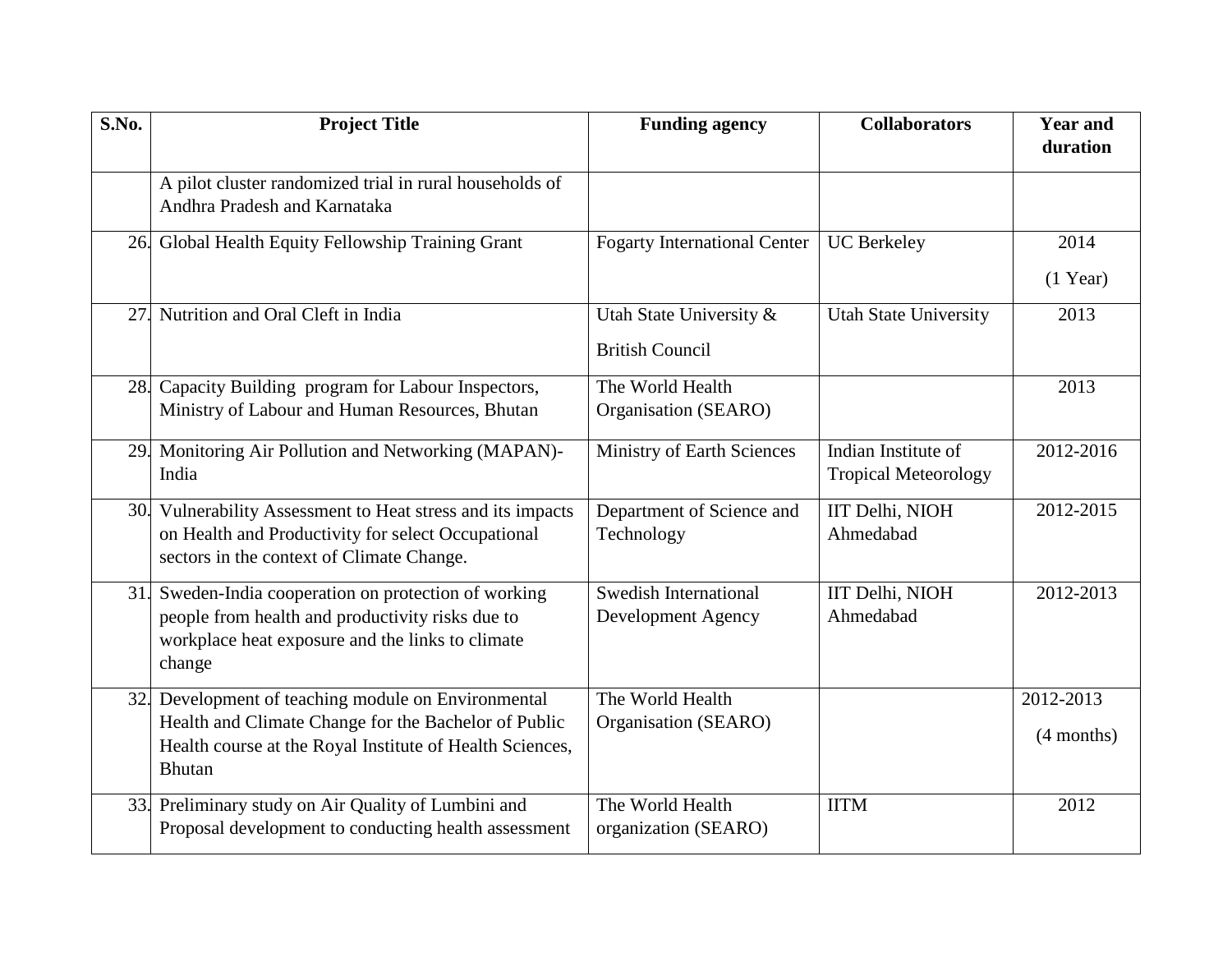| S.No. | <b>Project Title</b>                                                     | <b>Funding agency</b>            | <b>Collaborators</b>                     | <b>Year and</b><br>duration |
|-------|--------------------------------------------------------------------------|----------------------------------|------------------------------------------|-----------------------------|
|       |                                                                          |                                  |                                          |                             |
|       | study                                                                    |                                  |                                          | (2 months)                  |
|       | 34. The National New Born Stove Trial: A Pilot Feasibility<br>Assessment | The World Bank                   | UC Berkeley, CA,<br><b>USA</b>           | 2012<br>(1)<br>year)        |
|       |                                                                          |                                  | Columbia University,<br>NY, USA          |                             |
|       |                                                                          |                                  | <b>INCLEN Trust, New</b><br>Delhi, India |                             |
|       | 35. Developing a framework for regional implementation                   | The World Health                 |                                          | 2011                        |
|       | of BOHS: TOT For BOHS Part II                                            | Organization (SEARO)             |                                          | $(6$ months)                |
|       | 36. Developing a framework for regional implementation                   | The World Health                 |                                          | 2011                        |
|       | of BOHS: TOT For BOHS Part I                                             | Organization (SEARO)             |                                          | $(6$ months)                |
| 37.   | <b>Center for Advanced Research</b>                                      | <b>Indian Council of Medical</b> | TNPCB, Chennai,                          | 2010                        |
|       | On Environmental Health: Air Pollution                                   | Research                         | India                                    | $(5 \text{ years})$         |
|       |                                                                          |                                  | Calcutta University,                     |                             |
|       |                                                                          |                                  | Kolkata, India                           |                             |
|       | 38. Assessment of health risks in the vicinity of chrome                 | The Tamil Nadu State             | TNPCB, Chennai,                          | 2009                        |
|       | containing hazardous waste sites                                         | <b>Pollution Control Board</b>   | India                                    | $(2 \text{ years})$         |
|       | 39. Creation and update of Global Indoor Air Pollution                   | The United States                | <b>Stratus Consulting,</b>               | 2009                        |
|       | Database                                                                 | <b>Environmental Protection</b>  | Washington D.C. USA                      | $(1$ year)                  |
|       |                                                                          | Agency                           | UC Berkeley, CA,<br><b>USA</b>           |                             |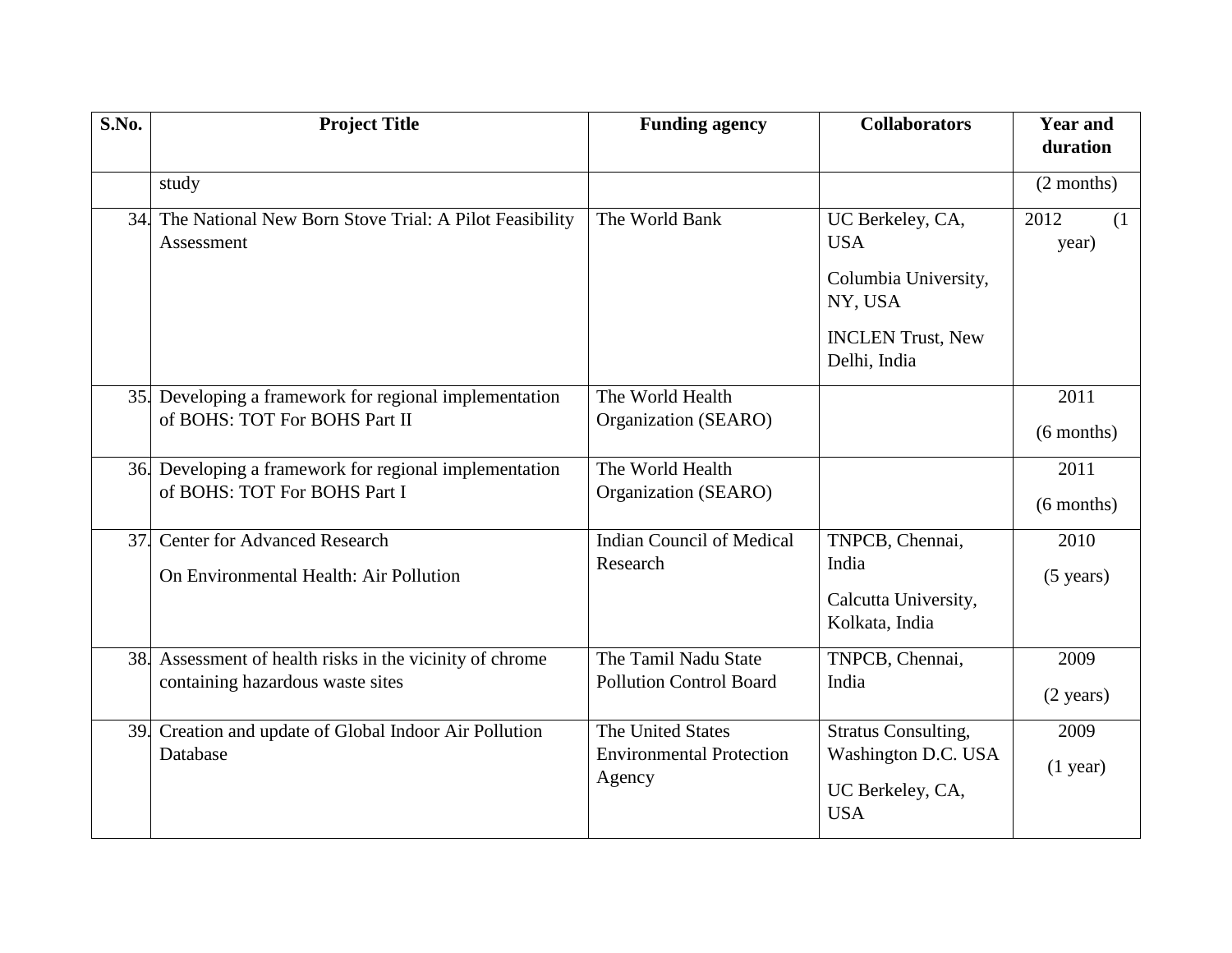| S.No. | <b>Project Title</b>                                                                               | <b>Funding agency</b>                              | <b>Collaborators</b>                                                                                              | <b>Year and</b><br>duration |
|-------|----------------------------------------------------------------------------------------------------|----------------------------------------------------|-------------------------------------------------------------------------------------------------------------------|-----------------------------|
|       | 40. Assessment of heat stress, worker productivity and<br>climate change: A pilot assessment       | The World Health<br>Organisation (SEARO)           |                                                                                                                   | 2009<br>$(1$ year)          |
| 41.   | Evaluation of improved stoves for climate change and<br>health related emission reductions         | The United Nations<br><b>Environment Programme</b> | The Scripps Institute of<br>Atmospheric Sciences,<br>UC San Diego, CA,<br><b>USA</b><br>TERI, New Delhi,<br>India | 2010<br>$(2 \text{ years})$ |
| 42.   | Creation of Basic Occupational Health Services in<br>Tamil Nadu- A Pilot Assessment                | The World Health<br>Organisation (India office)    | NIOH, Ahmedabad,<br><b>USA</b>                                                                                    | 2009<br>$(2 \text{ years})$ |
|       | 43. Monitoring and Evaluation of Improved Biomass<br>Stoves in Tamil Nadu and Karnataka: Phase IV  | The Shell Foundation, USA                          | <b>Berkeley Air</b><br>Monitoring Inc. CA,<br><b>USA</b>                                                          | 2011<br>(6 months)<br>year) |
|       | 44. Monitoring and Evaluation of Improved Biomass<br>Stoves in Tamil Nadu and Karnataka: Phase III | The Shell Foundation, USA                          | <b>Berkeley Air</b><br>Monitoring Inc. CA,<br><b>USA</b>                                                          | 2010<br>$(1$ year)          |
| 45.   | Monitoring and Evaluation of Improved Biomass<br>Stoves in Tamil Nadu and Karnataka: Phase II      | The Shell Foundation, USA                          | <b>Berkeley Air</b><br>Monitoring Inc. CA,<br><b>USA</b>                                                          | 2010<br>$(1$ year)          |
|       | 46. Monitoring and Evaluation of Improved Biomass<br>Stoves in Tamil Nadu and Karnataka: Phase I   | The Shell Foundation, USA                          | <b>Berkeley Air</b><br>Monitoring Inc. CA,<br><b>USA</b>                                                          | 2009<br>$(1$ year)          |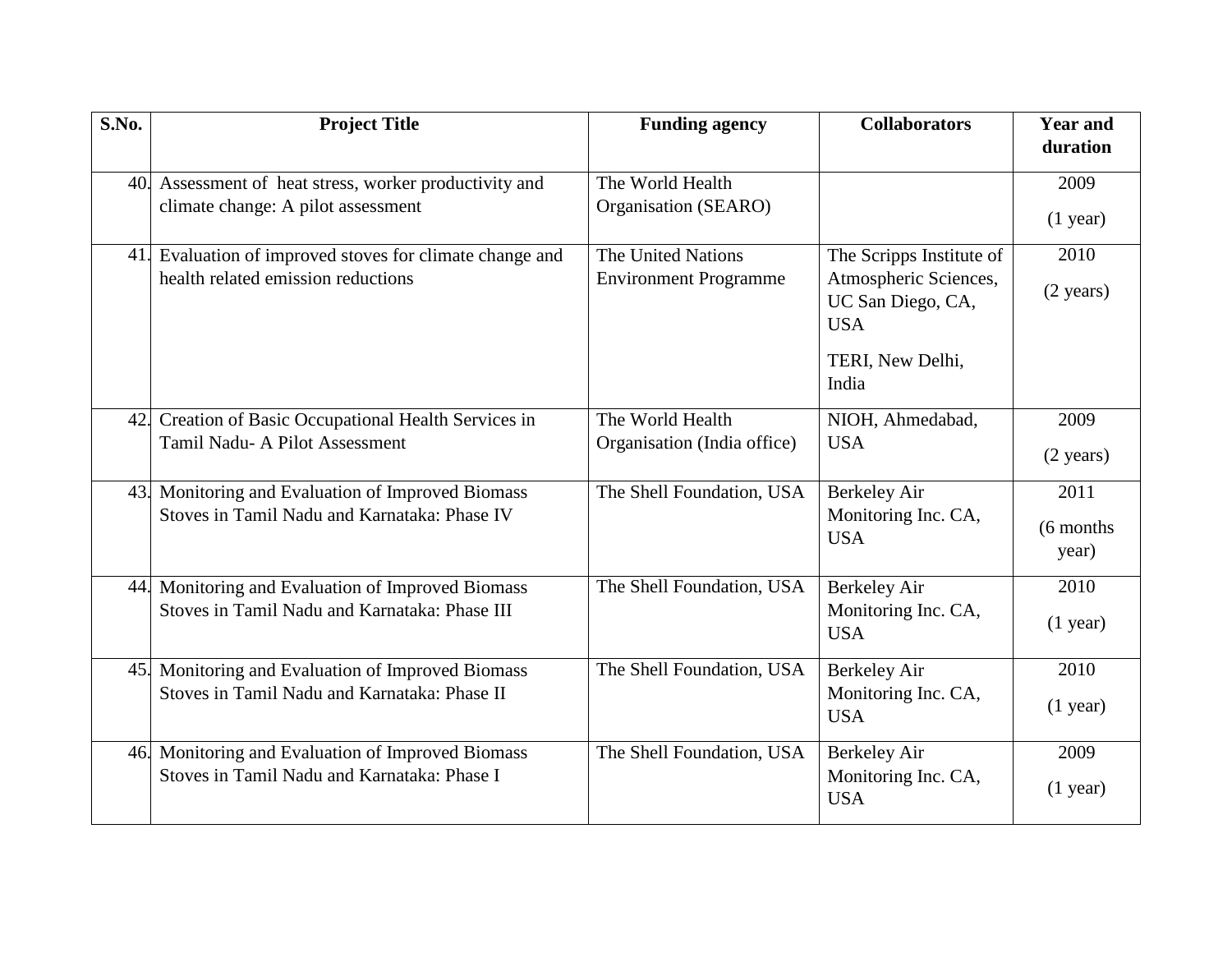| S.No. | <b>Project Title</b>                                                                                                        | <b>Funding agency</b>                                                         | <b>Collaborators</b>                                                  | <b>Year and</b><br>duration |
|-------|-----------------------------------------------------------------------------------------------------------------------------|-------------------------------------------------------------------------------|-----------------------------------------------------------------------|-----------------------------|
| 47.   | Occupational Safety and Health Aspects of CTC<br>Substitutes: An assessment for 8 Industrial Sectors<br>Phase III           | GTZ-Proklima-MOEF<br>Ozone Cell                                               | GTZ-India                                                             | 2009<br>$(6$ months)        |
|       | 48. Occupational Safety and Health Aspects of CTC<br>Substitutes: An assessment for 8 Industrial Sectors<br>Phase II        | GTZ-Proklima-MOEF<br>Ozone Cell                                               | GTZ-India                                                             | 2008<br>$(1$ year)          |
|       | 49. Occupational Safety and Health Aspects of CTC<br>Substitutes: An assessment for 8 Industrial Sectors<br>Phase I         | GTZ-Proklima-MOEF<br>Ozone Cell                                               | GTZ-India                                                             | 2007<br>(2 months)          |
|       | 50. Set up of Air Pollution Related Disease Diagnostic<br>Center (APRDC)                                                    | The Gas Authority of India<br>Limited (GAIL)                                  | <b>GAIL</b><br><b>DPH</b>                                             | 2006-2010                   |
| 51.   | Human health risk assessment for air pollutants in<br>Chennai                                                               | The Indian Council of<br>Medical Research and CDC,<br><b>USA</b>              | OHSC, OH, USA                                                         | 2007-2009                   |
| 52.   | International Training in Research on occupational and<br>environmental health (ITROEH)                                     | <b>Fogarty International</b><br>Centre, National Institutes<br>of Health, USA | UC Berkeley, CA,<br><b>USA</b>                                        | 2008-2011                   |
| 53.   | Impact assessment for water quality interventions in<br>districts of Southern India, funded by The Agora<br>Foundation, USA | Aquaya Institute                                                              | UC Berkeley, CA,<br><b>USA</b><br>Aquaya Institute, CA,<br><b>USA</b> | 2007-2009                   |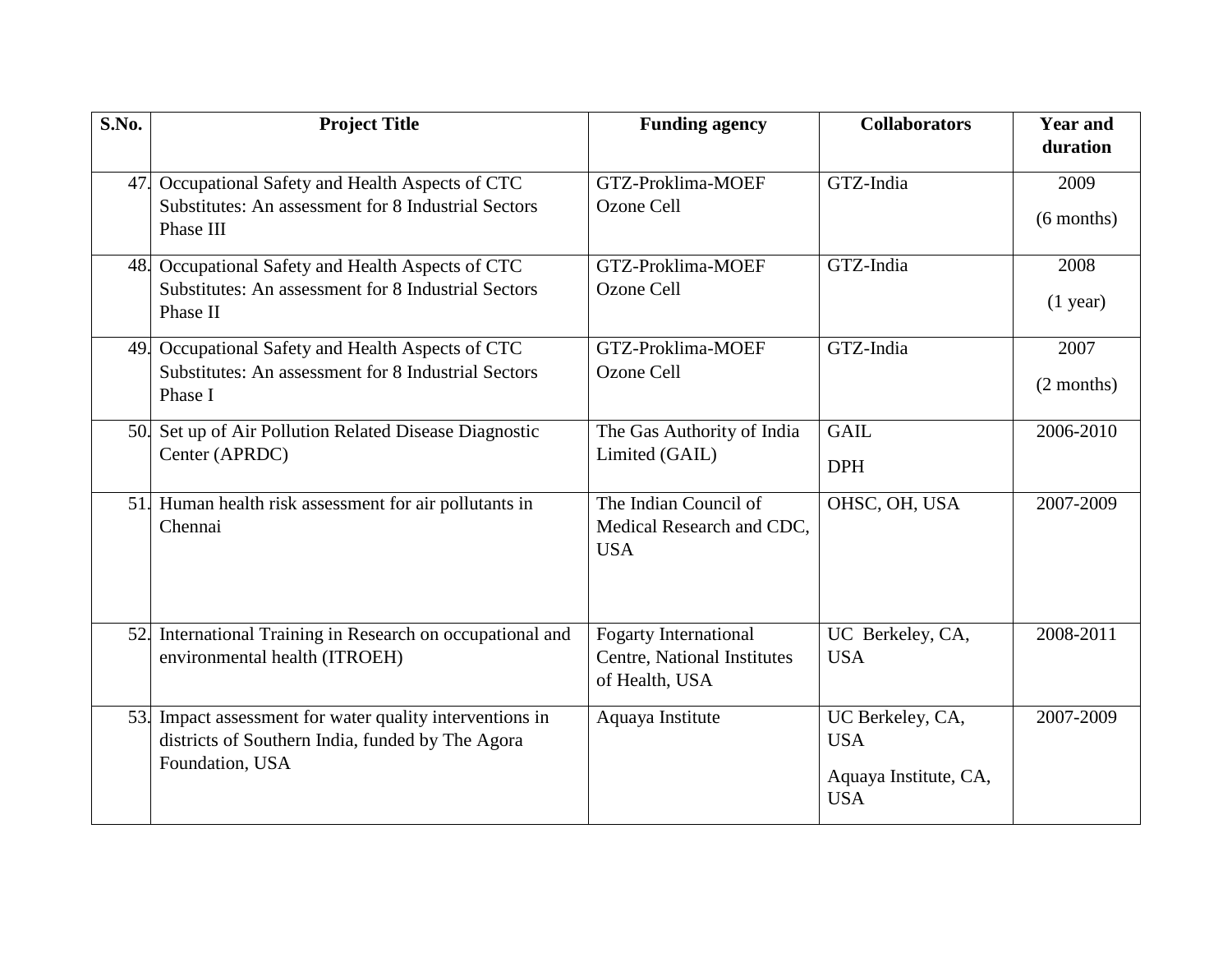| S.No. | <b>Project Title</b>                                                                                                                                  | <b>Funding agency</b>                                       | <b>Collaborators</b>                                                                          | <b>Year and</b><br>duration |
|-------|-------------------------------------------------------------------------------------------------------------------------------------------------------|-------------------------------------------------------------|-----------------------------------------------------------------------------------------------|-----------------------------|
|       | 54. Assessing & Mitigating Health Risks from Pollution by<br>Small and Medium Scale Enterprises (SMEs) related to<br>stone quarrying and crushing     | <b>International Development</b><br>Research Centre, Canada | Development<br>Alternatives, New<br>Delhi, India                                              | 2007-2009                   |
|       | 55. Sound chemicals management for a healthier<br>environment in India and Vietnam                                                                    | European Commission,<br>Belgium                             | GTZ, Germany<br>VEPA, Vietnam<br>TNPCB, Chennai,<br>India                                     | 2006-2008                   |
|       | 56. Establishing bio-aerosol monitoring programs in South<br>India                                                                                    | Foundation for<br>Occupational Health &<br>Safety, USA      |                                                                                               | 2006                        |
|       | 57. Assessing & Mitigating Health Risks from Pollution by<br>Small and Medium Scale Enterprises (SMEs) Initiative<br>in Uttar Pradesh (Pilot Project) | <b>International Development</b><br>Research Centre, Canada | Development<br>Alternatives, New<br>Delhi, India                                              | 2005-2006                   |
|       | 58. Training and Capacity Building in Occupational Health:<br>A needs assessment                                                                      | The World Health<br>Organisation (SEARO)                    | NIOH, Ahmedabad,<br>India                                                                     | 2004                        |
|       | 59. Environmental pollution, social structure, and health<br>outcomes in India-a pilot study                                                          | The National Institutes of<br>Health, USA                   | University of<br>Maryland, MD, USA<br>NCAER, New Delhi,<br>India<br>TERI, New Delhi,<br>India | 2004-2006                   |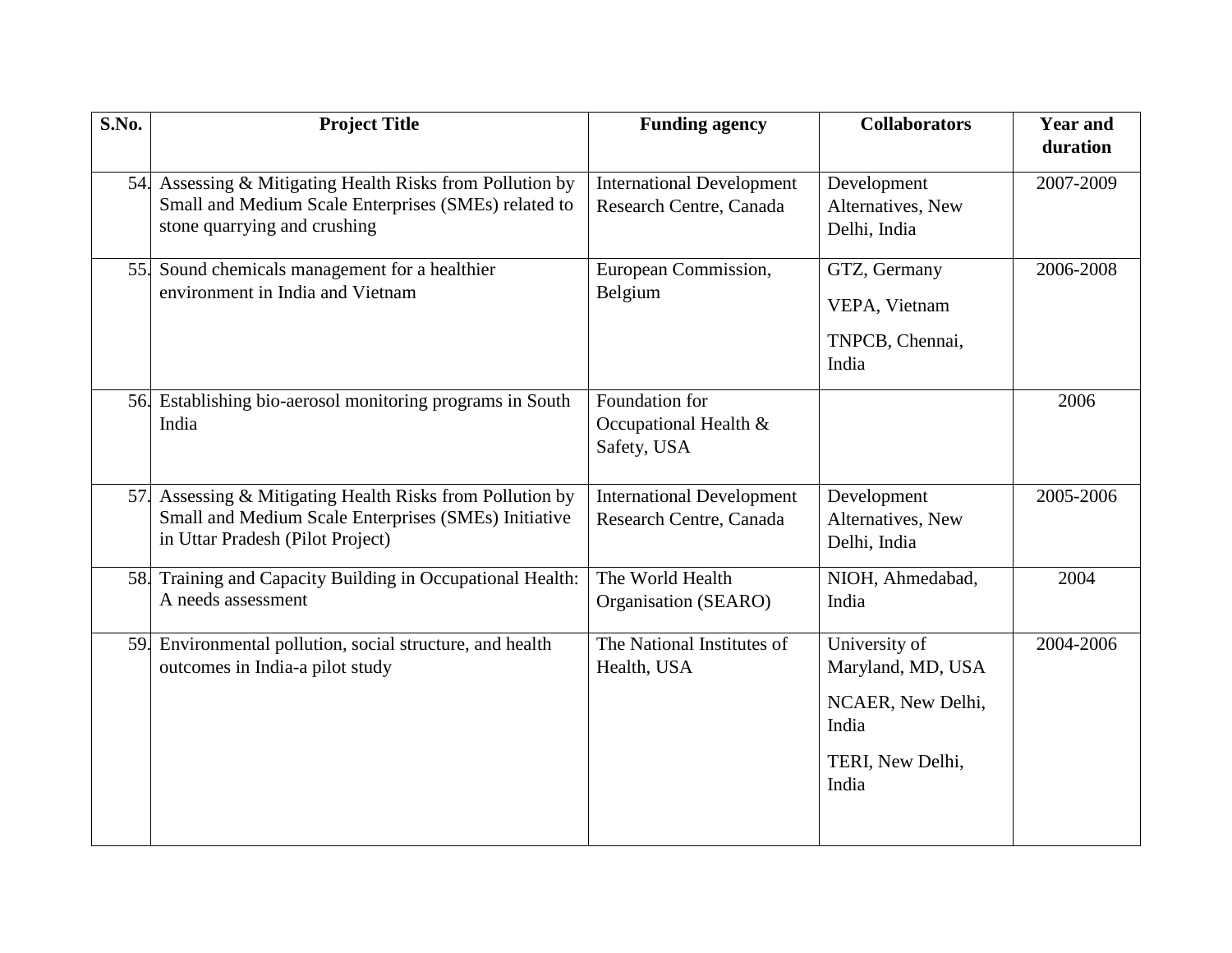| S.No. | <b>Project Title</b>                                                                                                                                                                                                                                                              | <b>Funding agency</b>                                                            | <b>Collaborators</b>                                             | <b>Year and</b><br>duration |
|-------|-----------------------------------------------------------------------------------------------------------------------------------------------------------------------------------------------------------------------------------------------------------------------------------|----------------------------------------------------------------------------------|------------------------------------------------------------------|-----------------------------|
|       | 60. Time series study on air pollution and mortality in<br>Chennai, India                                                                                                                                                                                                         | The Health Effects Institute,<br>Boston, USA.                                    | TERI, New Delhi,<br>India                                        | 2004-2007                   |
| 61.   | Exposure to biomass fuel smoke and tuberculosis - A<br>case-control study based in a rural district of Tamil<br>Nadu in Southern India                                                                                                                                            | <b>Fogarty International</b><br>Center,<br>National Institutes of<br>Health, USA | UC Berkeley, CA,<br><b>USA</b>                                   | 2002-2007                   |
|       | 62. Training grant for capacity building in occupational and<br>environmental health                                                                                                                                                                                              | <b>Fogarty International</b><br>Center,<br>National Institutes of<br>Health, USA | UC Berkeley, CA,<br><b>USA</b>                                   | 2002-2007                   |
|       | 63. Study of Lead Exposure and Outcomes Amongst<br>Children in Chennai, India                                                                                                                                                                                                     | <b>Fogarty International</b><br>Center,<br>National Institutes of<br>Health, USA | Channing Laboratories,<br>Harvard University,<br>Boston, MA, USA | 2004-2006                   |
|       | 64. Assessment of baseline health and environmental status<br>of the municipal solid waste sector in Chennai                                                                                                                                                                      | <b>Central Pollution Control</b><br><b>Board</b>                                 | CNCI, Kolkata, India                                             | 2003-2005                   |
|       | 65. Comparative risk assessment for interventions aimed at<br>reduction of indoor air pollution associated with bio-<br>mass fuel use in rural and urban settings of Andhra<br>Pradesh, India<br>- an integrated evaluation based on health risks and<br>greenhouse gas emissions | The United States<br><b>Environmental Protection</b><br>Agency                   | TERI, New Delhi,<br>India                                        | 2003-2005                   |